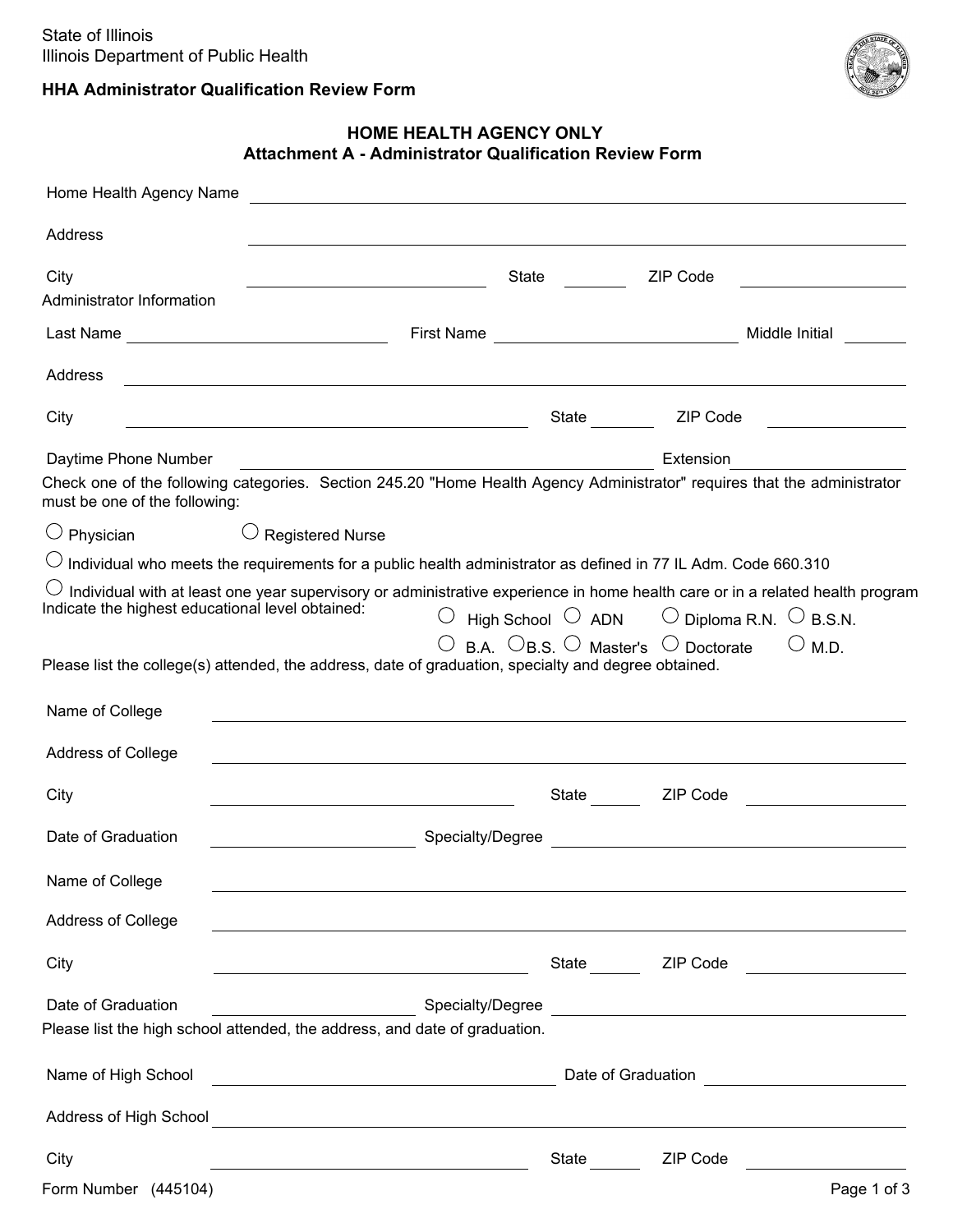

### **HHA Administrator Qualification Review Form**

List applicable professional licenses, registrations and/or certifications currently held with the license number, date of expiration and state that issued the license, registration or certification. **ATTACH A COPY OF YOUR CURRENT ILLINOIS LICENSE IF APPLICABLE. YOUR CURRENT EMPLOYER MUST BE THE AGENCY IDENTIFIED IN THIS APPLICATION. Please also include a letter of intentions with this application (the applicant must write a letter stating that if he/she will be working part time elsewhere, as well as for this agency, both agencies are aware of the situation, and it presents no conflict of interest.**

#### **Describe your relevant work experience for the last five years.**

(1) List your most recent position with **THIS AGENCY FIRST** and work backward.

(2) Give the starting and ending dates (month and year) for each employment and the weekly hours worked.

(3) Describe the administrative and financial functions performed for each position, with each agency, that qualify you to function as the administrator of a home health agency.

(4) Include the names, addresses and telephone numbers of organizations.

You may use an additional sheet of paper to complete this section. Resumes are not accepted in lieu of completion of this portion of the form.

|                                                                                                                                                                                                                                      | <u> 1989 - Johann John Stoff, deutscher Stoffen und der Stoffen und der Stoffen und der Stoffen und der Stoffen</u>   |       |                                                                          |  |
|--------------------------------------------------------------------------------------------------------------------------------------------------------------------------------------------------------------------------------------|-----------------------------------------------------------------------------------------------------------------------|-------|--------------------------------------------------------------------------|--|
|                                                                                                                                                                                                                                      |                                                                                                                       |       |                                                                          |  |
| City                                                                                                                                                                                                                                 | <u> Alexandria de la contrada de la contrada de la contrada de la contrada de la contrada de la contrada de la c</u>  |       |                                                                          |  |
| Starting (month and year) ______________ Ending (month and year) ______________ Total Hours Worked Weekly ____                                                                                                                       |                                                                                                                       |       |                                                                          |  |
| Duties <u>experimental and the set of the set of the set of the set of the set of the set of the set of the set of the set of the set of the set of the set of the set of the set of the set of the set of the set of the set of</u> |                                                                                                                       |       |                                                                          |  |
|                                                                                                                                                                                                                                      | ,我们也不会有什么。""我们的人,我们也不会有什么?""我们的人,我们也不会有什么?""我们的人,我们也不会有什么?""我们的人,我们也不会有什么?""我们的人                                      |       |                                                                          |  |
| Previous Employer Name                                                                                                                                                                                                               | <u> 1989 - Johann Harry Harry Harry Harry Harry Harry Harry Harry Harry Harry Harry Harry Harry Harry Harry Harry</u> |       |                                                                          |  |
|                                                                                                                                                                                                                                      |                                                                                                                       |       |                                                                          |  |
| City                                                                                                                                                                                                                                 |                                                                                                                       | State | ZIP Code                                                                 |  |
|                                                                                                                                                                                                                                      |                                                                                                                       |       |                                                                          |  |
| Starting (month and year)                                                                                                                                                                                                            |                                                                                                                       |       | Ending (month and year) ________________ Total Hours Worked Weekly _____ |  |

Attachment A - Administrator Qualification Review Form Page 2